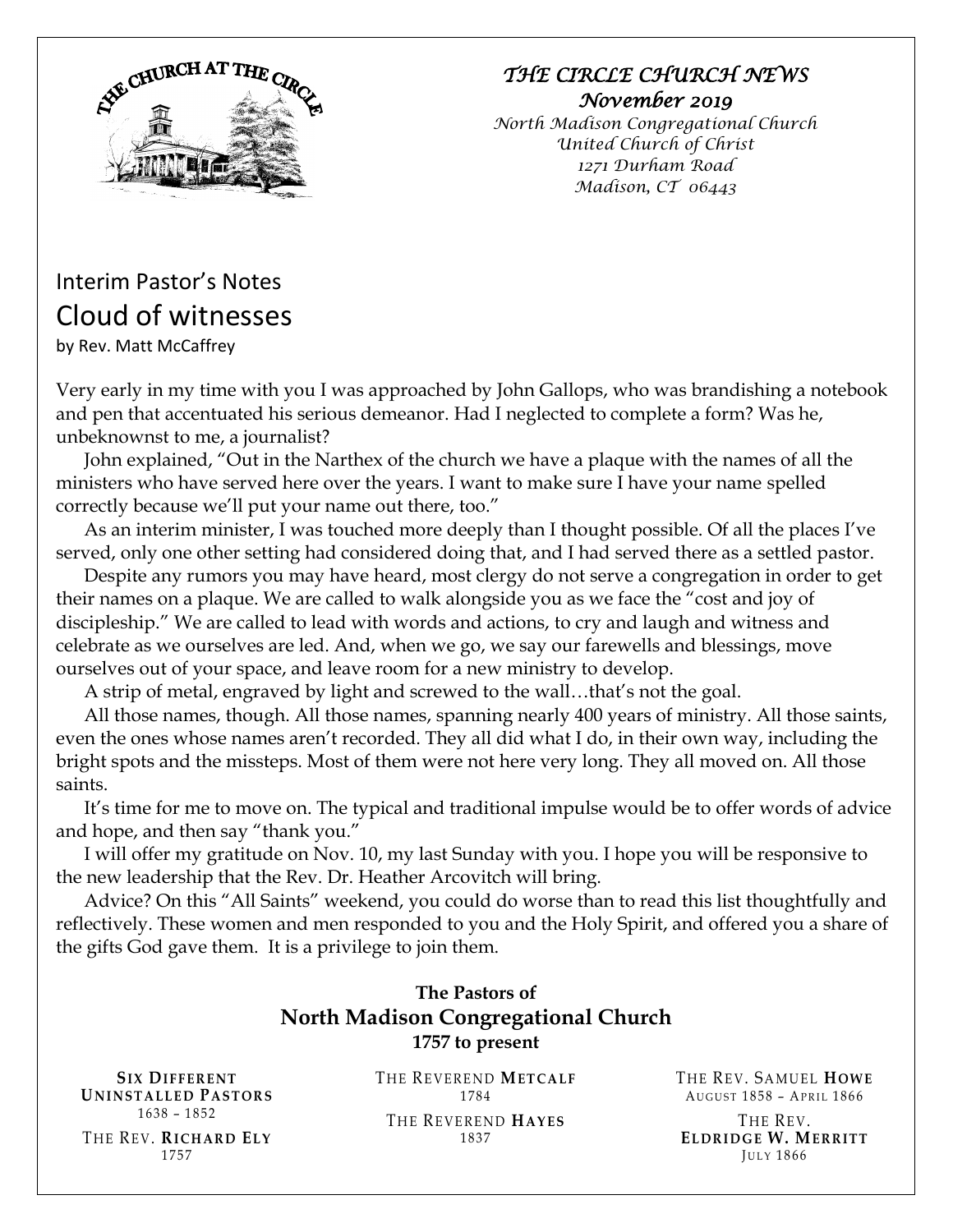THE REV. CLINTON **M.** JONES MAY 1867 - MAY 1870

THE REV. FRANCIS DYER SEPTEMBER 1870 - NOVEMBER 1873

**THE REV. DIGHTON MOSES** APRIL 1874 - APRIL 1875

> T H E RE V. **F. F. RE A** 3 MONTHS IN 1875

THE REV. RICHARD GIDMAN DECEMBER 1875 - DECEMBER 1884

> THE REV. **WI L L I A M E. B. MO O R E** 1885 - 1895

THE REV. WILBUR SEARLES OCTOBER 1895 - DECEMBER 1896

THE REV. **WILLIAM H. HAMPTON** FEBRUARY 1897 - OCTOBER 1898

THE REV. **MERITT J. CONGDON** FEBRUARY 1899 - DECEMBER 1899

THE REV. **J. W. MOULTON** DECEMBER 1899 - DECEMBER 1902

THE REV. CHARLES W. BURT JANUARY 1903 - NOVEMBER 1906

THE REV. **J. G. W. HEROLD** JANUARY 1907 - JUNE 1909

THE REV. CARL **H. BARNETT** JULY 1910 - JUNE 1912

Yours in Christ,

Reir Matt

T H E RE V. **MA T T H E W J. MCCA FF R E Y**  $(INTERIM)$ OCTOBER 2018 - NOVEMBER 2019

#### THE REV. **H. M. PETERSON** SEPTEMBER 1912 - APRIL 1913

T H E RE V. **J. W. NE W T O N** MAY 1913 - MAY 1914

THE REV. **A. B. JOPSON** AUGUST 1914 - MARCH 1916

THE REV. **T HE O D O R E BA C H E L O R** JULY 1916 - SEPTEMBER 1918

T H E RE V. **L O U IS F. BU R G E S S** DECEMBER 1918 - AUGUST 1924

THE REV. CARL BARNETT AUGUST 1924 - NOVEMBER 1925

THE REV. **EU G E N E L. RI C H A R D S** NOVEMBER 1925 - 1937

THE REV. **HO W A R D E. MU M M A** 1937 - August 1939

THE REV. ELMER HOSTETLER OCTOBER 1939 - JANUARY 1943

 $THE REV. HERBERT BOWER$ 1943 – MA R C H 1951

THE REV. WILLIAM SHAFER SEPTEMBER 1951 - JUNE 1953

THE REV. JAMES BLANNING JUNE 1953 - JUNE 1955

THE REV. WILLIAM GRIMES JUNE 1955 - DECEMBER 1959

THE REV. **J O S E P H R. NE W T O N**

JANUARY 1960 - SEPTEMBER 1967

THE REV. **EMILY WARFIELD CRAIG** FEBRUARY 1968 - NOVEMBER 1970

T H E RE V. **MA RT I N F. GIB B S** JUNE 1971 - JULY 1981

THE REV. **T HE R E S A GI F F O R D HA N S I N G**  $(INTERIM)$ 

OCTOBER 1981 - JUNE 1982

THE REV. JAMES D. AUDLIN JUNE 1982 - AUGUST 1993

THE REV. **NA N C Y R. LE CK E R L I N G**  $(INTERIM)$ OCTOBER 1993 - JANUARY 1995

THE REV. DR. **J OHN B. PE L L E T IE R** FEBRUARY 1995 - JUNE 2010

THE REV. DR. **JA Y M. TE RB U S H**  $($ INTERIM $)$ 

SEPTEMBER 2010 - SEPTEMBER 2012

T H E RE V. **JA M E S H. LA T I M E R** JANUARY 2013 - DECEMBER 2017

# Included in this Newsletter:

**Interim Pastor's Notes**

#### **Children and Youth Ministries**

A Note from Sue Timony Hall – Our Whole Lives (OWL)

#### **Community Outreach / Fund Raisers**

Harvest Dinner - Ministry Resource Team Update - Fire in the Kitchen –

Crafter's Wanted for Holiday Craft Fair - Tag Sale

#### **Get Involved / Stay Connected**

Remembrance Sunday - We can be friends but… -

Chair Needed for Christmas Craft Fair – Church Security - Update Your Directory Information –

Crafters Wanted for NMCC's 25th Annual Holiday Craft Fair – Videographers Needed

#### **In the News and Noteworthy**

Eileen McCann & Harvest Dinner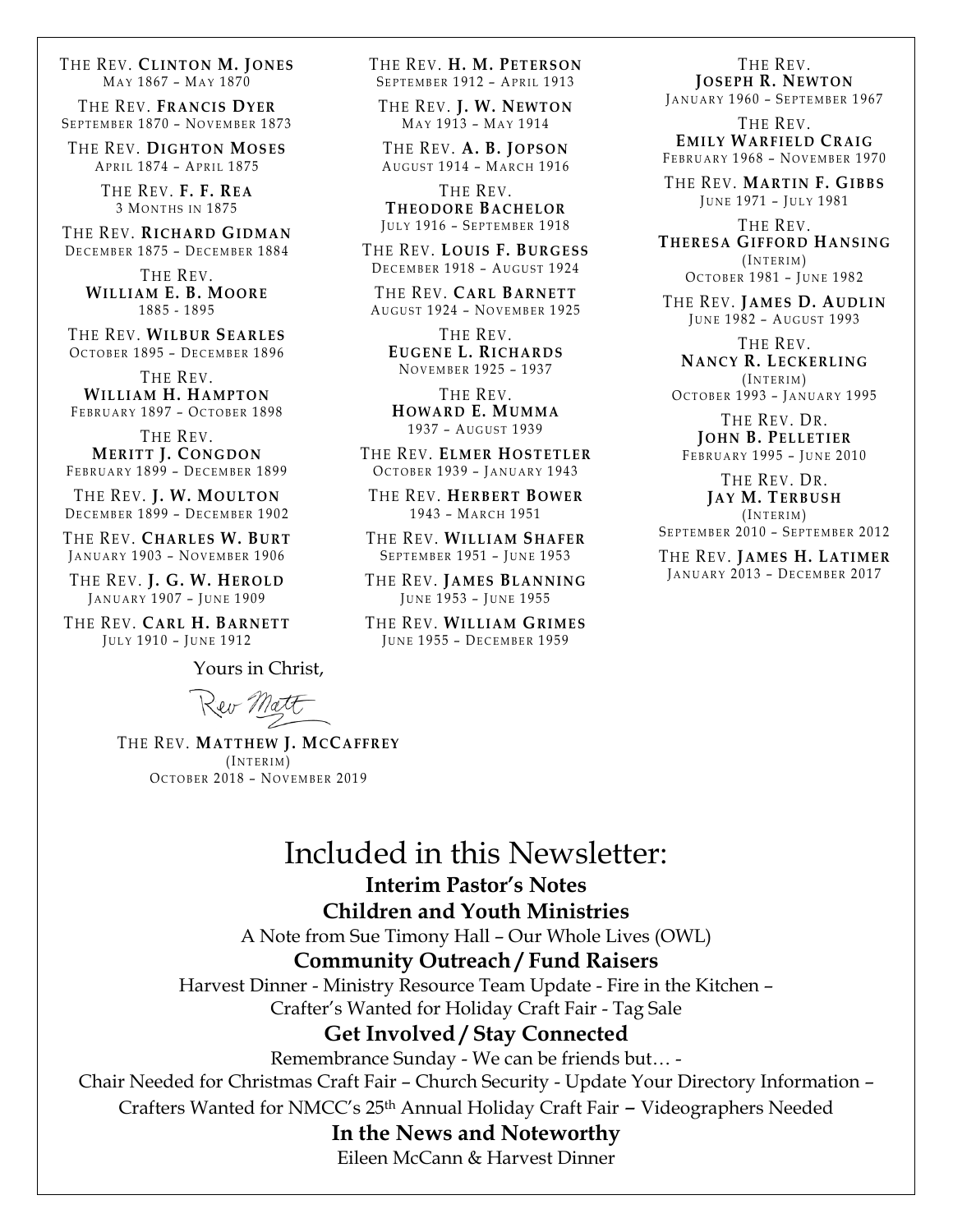# **- Children and Youth Ministries** –



Happy Autumn, Friends!

We are off to a busy start with our Children and Youth Ministries! I have been blessed to spend time with our church school classes, youth groups and some of

our families, and am so happy to be getting to know everyone at NMCC. This Fall has given us opportunities socialize and talk about ministry ideas. Now we are heading into a time of service, both at NMCC and in our greater community. Advent will bring us an opportunity to participate in a Reverse Advent Calendar that Linda Juliani will be rolling out for us during Worship on November 24th. This will be an all-church activity that will lead to our youth delivering a (hopefully) sizable donation to Madison Food Pantry in January.

From my perspective, one of the strengths of NMCC is our intergenerational relationships, and our welcome to those who wish to join us for any length of time. I'd like to personally invite our adults into our children and teen's lives through mutual service initiatives and opportunities to lead or support our kids in ways that you are comfortable - perhaps by sharing a hobby or spiritual practice or story/life lesson that is meaningful to you. Please contact me - I promise to help you make it happen.

Thank you to Martha Nichols for baking with our SYG, and for Kathy Bannon and Karen Chapman for leading our kids in yoga!

With love,

Sue



**OUR WHOLE LIVES (OWL) Grades 4-6 Classes:** NMCC together with First Church and SUUS (Shoreline Unitarian Universalist Society), will offer a new value-based sexuality program for youth in grades 4-6, starting in January.

You may be familiar with the grades 7-9 OWL (Our Whole Lives) program which we at NMCC have conducted five times, together with SUUS in Madison. This year, in addition to the grades 7-9 program, we will offer an OWL program for our youth in grades 4-6. First Church and SUUS are cooperating in this venture. All OWL programs were jointly developed by the UCC and the UUA (Unitarian Universalist Association).

### **FROM THE UCC AND UUA WEBSITES**

*"Our Whole Lives (OWL) values: •Self Worth •Sexual Health•Responsibility •Justice and Inclusivity In 10 one-hour workshops, OWL models and teaches caring, compassion, respect, and justice. It helps children in Grades 4-6 understand the physical and emotional changes of puberty. Participants explore values, communication and decision making, as well as physical health and development. This ten-workshop curriculum is designed to help children ages nine through twelve to gain the knowledge, life principles, and skills they need to understand and express their sexuality in holistic, life-enhancing ways."*

OWL has proven to be one of the most effective (if not **the** most effective) and comprehensive tools we can provide our young people as they adapt to their changing bodies in this world. Information and discussions are always age-appropriate and value based. Why teach this in the church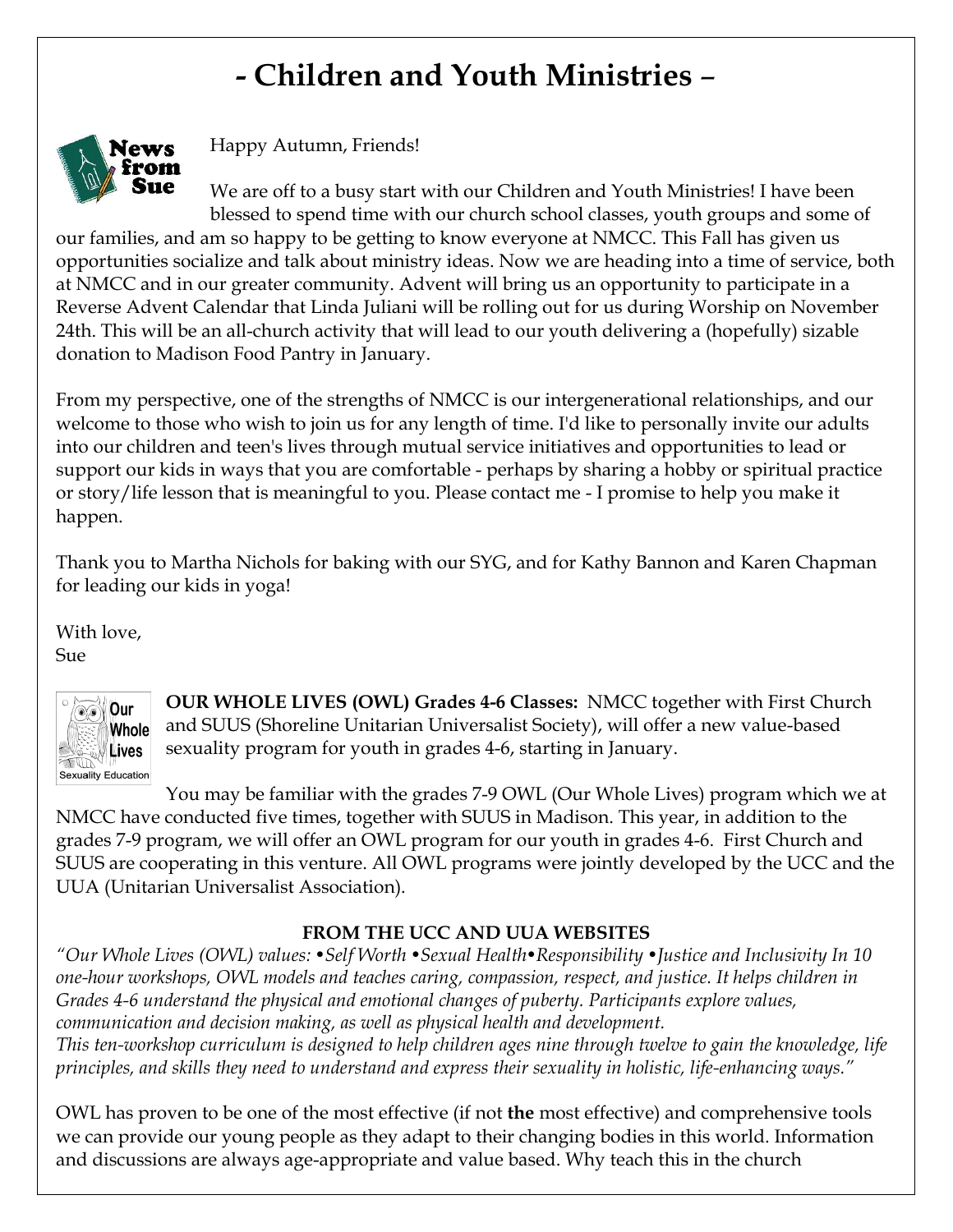setting? Because feelings, relationships, talking about difficult stuff, and learning about our bodies are all part of being human and being spiritual."

Frank Walsh and Peter Meier will be in the library following worship on November 24th and December 1st for parents who would like to learn more. You may also contact either one of us with questions [\(frankxwalsh@comcast.net/peterm190@yahoo.com\)](mailto:frankxwalsh@comcast.net/peterm190@yahoo.com) at any time. Classes are scheduled to start in January.

# **- Community Outreach / Fund Raisers –**



## **Harvest Dinner! Come join us for an evening & meal to remember! You won't be disappointed!**

Dine in, or take out! The delicious meal starts with salad and our famous dressing, homemade pumpkin muffins followed by platters of roast turkey, stuffing, mashed potatoes and gravy, mashed turnips, fresh green beans, cranberry sauce, ending with home-baked apple or pumpkin pie and beverages. *Wow!*

**When? Saturday November 2, 2019** 2 Seatings: 5:00 pm **(Sold Out!)** and 6:30 pm **(Very Limited at press time!)** Take Out: 5:00 - 7:00 pm

**Where?** North Madison Congregational Church

**Cost?** \$20 per person \$16 seniors (age 65 and over) \$10 children 12 and under \$16 generous take-out meal

Reservations required. Email the NMCC office at [office@northmadisoncc.org](file:///C:/Users/NMCC-staff/AppData/Local/Microsoft/Windows/Temporary%20Internet%20Files/Content.Outlook/LNI5DKBB/_blank) and note on the subject line "Harvest Dinner" or call 203-421-3241. Parties of 4 or more should send payment in advance to NMCC Harvest Dinner, 1271 Durham Road, Madison, CT 06443. *See you there!*

**Ministry Resource Team Update:** October was a very busy month – we now Ministry **Resource** have seven Outreach Ministries, three of whom were welcomed in October: **Team** Continuum of Care, Loaves & Ministry and Raise the Roof. All four of our current Outreach Ministries were active this month serving Nicaragua and Appalachia, New

Haven's homeless and youth scholars and our neighbors in North Madison:

- **Columbus House** We provided two Saturday morning breakfasts in October. The folks who stay in to dine continue to be light as it has been all summer, though there were more breakfasts served the 4<sup>th</sup> Saturday. Thank you to the faithful chefs to serve all year round. Roberta Hanlon, Columbus House Champion
- **Connecticut Quest for Peace**  You did it again! With the extended collection period, the amount of clothing for both Nicaragua and Appalachia were amazing! Karen Miller's garage is overwhelmed with your donations awaiting pick up by CT Quest for Peace. The Nicaragua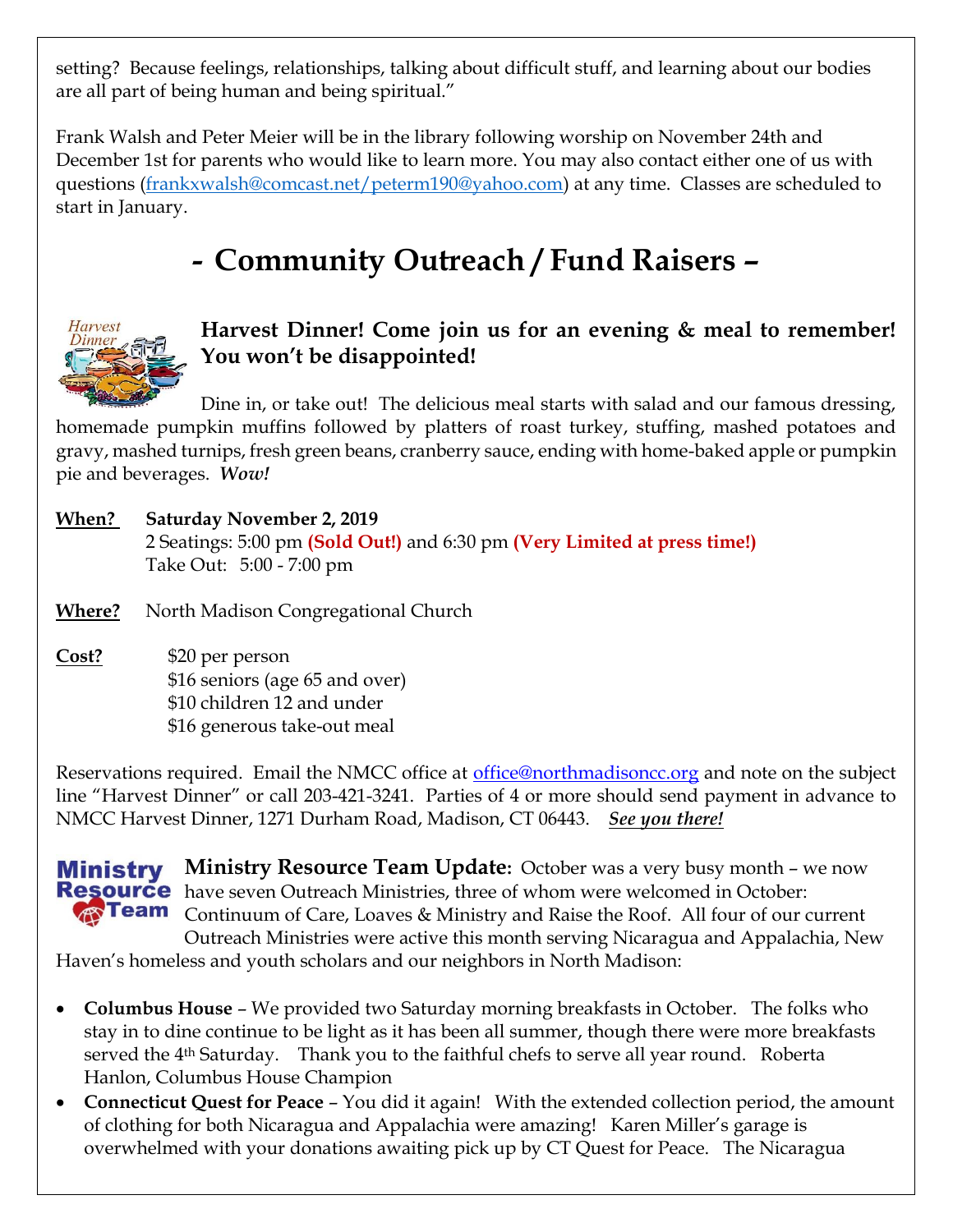collection also included a generous number of pens, pencils and notebooks for students plus linen, plastic dishes and candles, along with a fair number of toothbrushes and toothpaste and other hygiene items. Thank you for your generosity!!! Karen Miller and Gail Faithfull, Connecticut Quest for Peace Champions.

- **Loaves & Fishes Ministry**: This new ministry (formerly The Shoreline Kitchens & Pantries) was approved in October. John Gallops, Loaves & Fishes Ministry Champion, has partnered with Sue Timony-Hall to provide food donations to the Madison Food Pantry, including our commitment to become their "Tuna Church." We will provide food to the Madison, Clinton and Killingworth food pantries. Each quarter we hold a food drive for one of the 3 food pantries (we'll do Clinton twice due to the need) and provide grocery gift cards for food emergencies.
- **Continuum of Care**: This Outreach's Ministry proposal was approved in October. Jim Farrales, Continuum of Care Champion, has partnered with Sue Timony-Hall, CE and our Congregational Life Ministry Team to organize a wreath-making fellowship event to benefit Continuum of Care at their Holiday Bazaar in December. See details below. In addition, our annual Outreach Ministry donation from NMCC will recognize NMCC as the Music sponsor at the Bazaar, with all proceeds earmarked to serve clients.
- **Raise the Roof/Habitat New Haven –** Approved in October, Frank Walsh is already testing out a new opportunity to serve as a family mentor, hoping to interest other NMCC folks in doing the same based on his experience. He and Cal are also reaching out to other smaller UCC churches (Killingworth is interested!) in the area to team up to do some builds or other activities together. Stay tuned for details which we expect to roll out in early January. Frank Walsh and Cal Price, Raise the Roof/Habitat New Haven Champions.
- **St. Martin de Porres Academy** Good news from the Giving Tree campaign thanks to you the SMPA library has 55 new books and students received much needed batteries (25 packages), 3 USB drives and a \$50 gift card. Many thanks for your generosity!!! Karen Miller, SMPA Champion.
- **Yoga** Our Fall community Yoga class series wrapped up on October 28<sup>th</sup>. Sue Timony Hall invited our Yoga instructor, Kathy Bannon, to teach a yoga class during Children's Church. Kathy teamed up with Karen Chapman, our Yoga Champion, to lead the class of 17 giggly children and some brave teens who all said they learned something and some even want to try it again! Thank you, Kathy and Karen!

If you have any questions or suggestions about our Outreach Ministries, you can contact Ministry Resource Team members Lyn Boling, Roberta Hanlon (Team Leader) or Cal Price.

### **Coming up in November:**



**Breakfast at Columbus House:** Upcoming dates are November 9 (led by Kathy Thomas) and November 23 (led by Roberta Hanlon). Meet at Columbus House at 6:30 am (or join a carpool). Sign up (back hall) to purchase and prepare eggs, toast, juice, potatoes or sausages. If you would like to serve breakfast, but find the cost of

purchasing difficult, please contact Roberta Hanlon roberthanlon@msn.com, 203-623-9834 or Peter Meier peterm190@yahoo.com, 203-421-8377 to get reimbursed.



**Continuum of Care – Wreath Making:** Please join us for an Intergenerational Holiday Season Lunch and Wreath Making Event to benefit Continuum of Care, immediately after Worship on November 24, 2019. This event is sponsored by the Congregational Life Ministry Team, along with Christian Education, and lunch will be

provided by the Ministry Resource Team.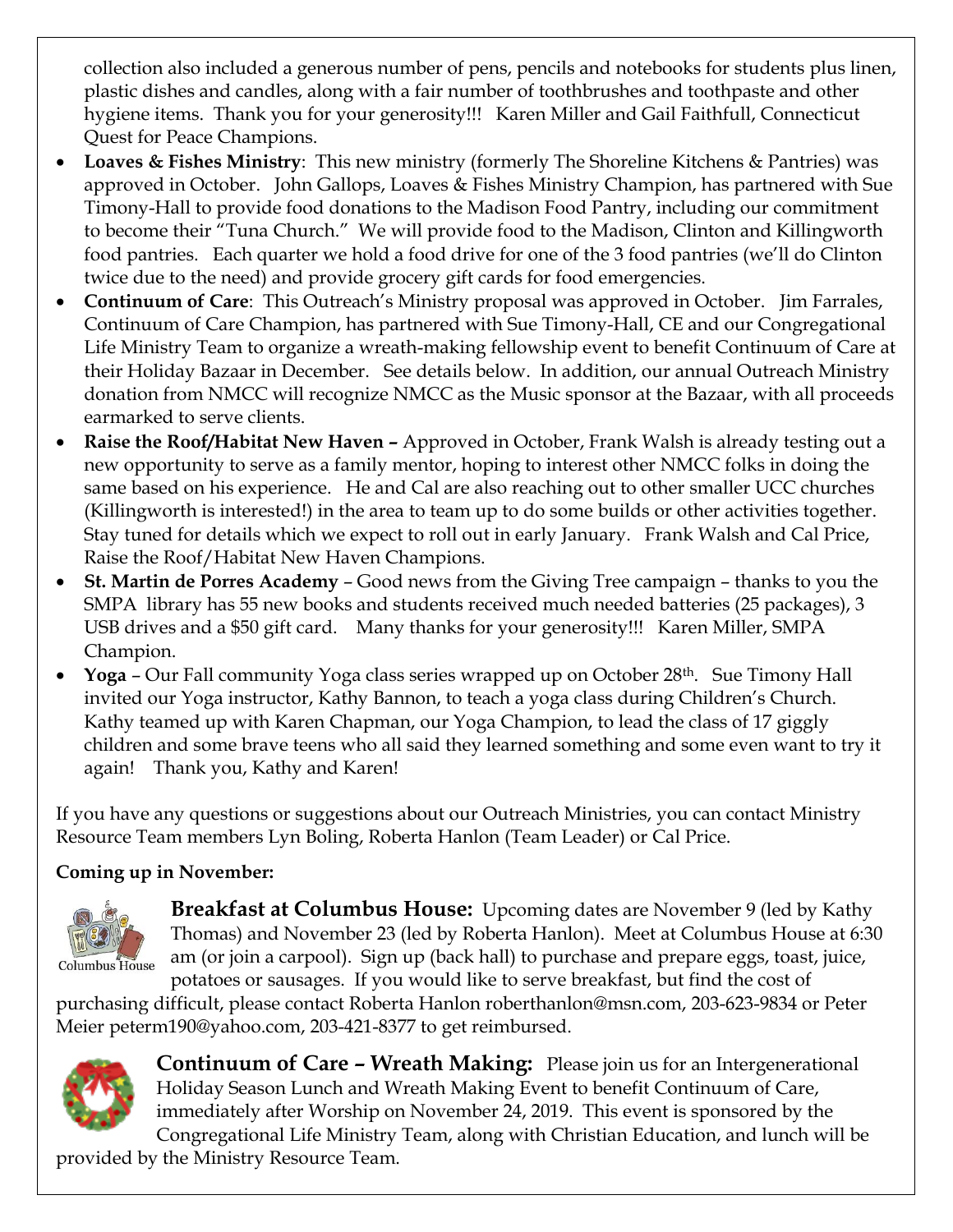We are looking for items to decorate the wreaths so if you have ribbon, artificial flowers/berries, bows, etc., leave them in the box that will be placed in Fellowship Hall under the Giving Tree. On the day of the event, members of CE and the Congregational Life Ministry Team will set up stations with supplies, glue guns, and a blank wreath to decorate. There will be a small prize for the Most Creative and Whimsical Wreath. Sign-up in Fellowship Hall so we can plan for both lunch and the number of blank wreaths and teams we will need to set up. All decorated wreaths will be sold at Continuum of Care's Holiday Bazaar in New Haven on Saturday, December  $7<sup>th</sup>$  from 10 am  $-4$ pm. [http://www.continuumct.org/bazaar.](http://www.continuumct.org/bazaar) Questions? Contact Jim Farrales, Continuum of Care Champion



**Loaves & Fishes Ministry:** We will kick off this new Outreach Ministry on November 3, beginning with the Madison Food Pantry where we have agreed to be their go-to "Tuna Church"! Our kids have been planning a special presentation during worship and food for fellowship to celebrate our newest Outreach Ministry.

In addition, we will provide Killingworth and Clinton food pantries with gift cards for food emergencies. Given the other Outreach Ministries activities this quarter, we will begin the quarterly food drives in January. John Gallops, Loaves & Fishes Ministry Champion.



**Yoga:** It's time to work off that Halloween candy and prepare for all the excitement and, sometimes, stress that comes with the holidays. Come join us at yoga! All levels are welcome and drop ins are only \$10.00. Monday nights continue at 6:30 (doors open at 6:15) from  $11/4$  through  $12/16$  (no yoga on  $12/23$  or  $12/30$ ). The session price is

\$60.00. Thursday night's class meets at 6:15 (doors open at 6:00) and the session runs from 11/7 - 1/2/2020 (no class on Thanksgiving or 12/26). The session price is also \$60.00. If you sign up for both sessions, the price is \$115.00. Any questions, contact Karen Chapman--text only please, (203) 314-9299 or [krchapman@comcast.net.](mailto:krchapman@comcast.net) Namaste!



**Fire in The Kitchen:** Every couple of years, we at Fire in The Kitchen can't resist holding a big barn dance. We don't have a barn, but we do have a big room, and we get a great traditional band to get us moving. Vermont's Terrible Mountain String Band is the perfect band for this and will be here November 9 at 7:00PM. With a pedigree going back decades, they play the old-time tunes as perfectly as it can be played for this sort of thing. We let the band play for half an hour, just to warm up, and then it's nothing but fun. This is specifically

aimed at those who want to have fun, and who may not be experienced, at all. Like totally inexperienced. Perfect for a whole family. We're in it for the fun, the music, the ice cream, and the fun. And fun. Did I say that? There will be a caller explaining all the moves, so no fear allowed! Space will be limited, so get back quick if this sounds like something you'd like to try. For tickets contact Charlie Shafer at [workdog@mindspring.com](mailto:workdog@mindspring.com) - \$25 for adults, \$5 for kids in high school and under.

On a sad note from Charlie Shafer: Many of you may have seen good friend Darol Anger on one of his many visits here. A couple of years ago his partner in life Emy was here as part of the holiday show. The idea was they'd be back. But, as life does these things, Emy's cancer came back. With a vengeance. Really hard. Which is why the show was postponed.

At first, Darol didn't want to tell anyone as he just felt it would bother people. Then the bills came in. His daughter started a Gofundme page, and again, Darol didn't want to tell anyone as he felt it was begging. Then more bills came in. Then he asked a few of us for some help. So here, a link to Darol and Emy's Gofundme page. I don't want any of you to think this is some sort of pressure: if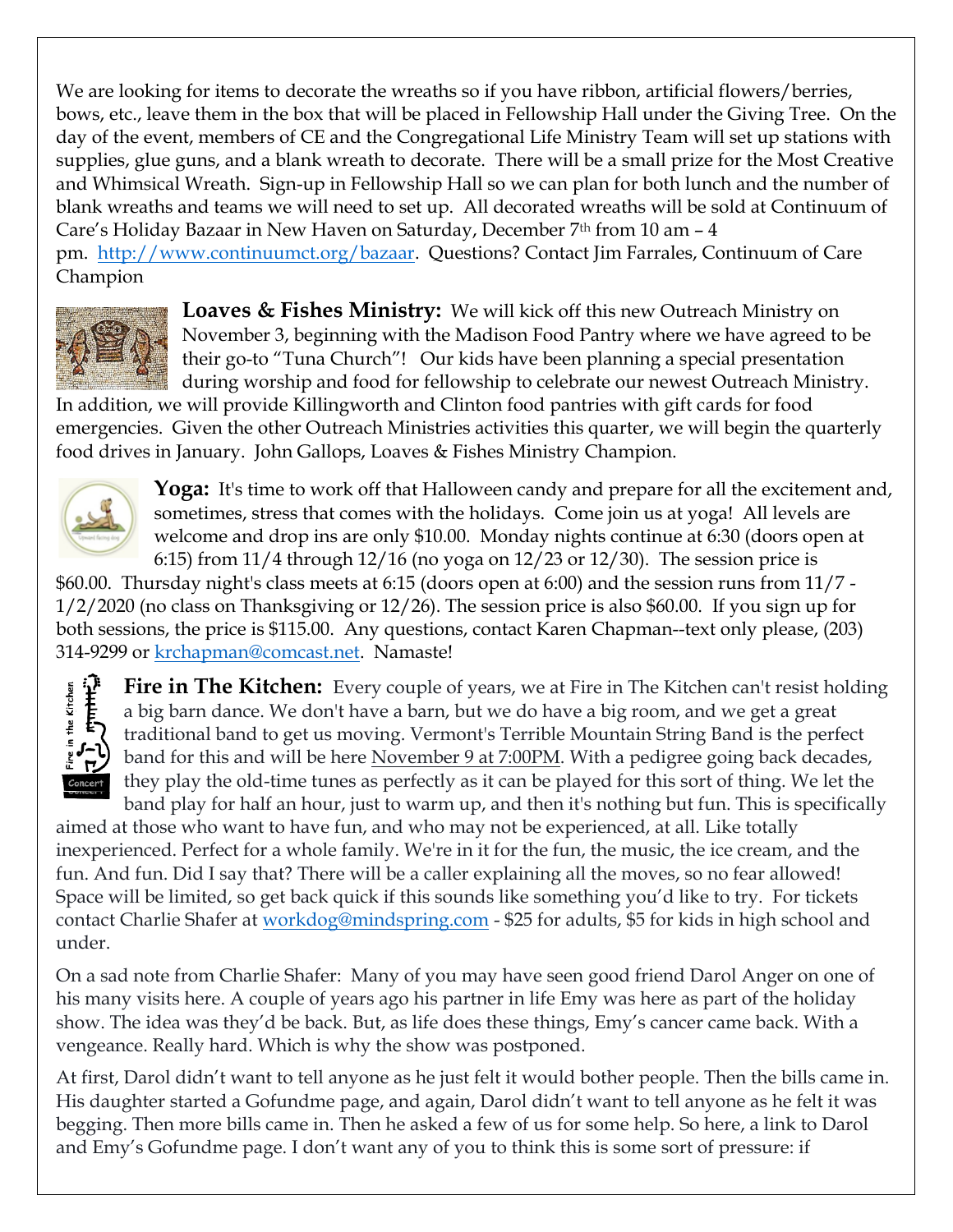you don't want to, or can't, then don't. I get it, I get besieged every day too. But if you can, I can't think of nicer people… Thanks.

[https://www.gofundme.com/f/emyphelpshealth?fbclid=IwAR0CzoI1eZocW7IH1Bixgpf-](https://www.gofundme.com/f/emyphelpshealth?fbclid=IwAR0CzoI1eZocW7IH1Bixgpf-9EOfzlz05AYQ25d3Jl8vjOamX-rFQTOanyM)[9EOfzlz05AYQ25d3Jl8vjOamX-rFQTOanyM](https://www.gofundme.com/f/emyphelpshealth?fbclid=IwAR0CzoI1eZocW7IH1Bixgpf-9EOfzlz05AYQ25d3Jl8vjOamX-rFQTOanyM)



**Crafters Wanted for NMCC's 25th Annual Holiday Craft Fair** December 7, 2019 9:00 am to 2:00 pm. To apply visit our web site: <http://northmadisoncc.org/calendar-events/craft-fair/> or call 203-421-3241 for more information.



**Tag Sale Update:** *Holiday décor wanted for consignment.* Looking for a home for your holiday decorations? Clear out your old ornaments, collectibles, decorations, etc.! Here are a few best sellers: ornaments (especially vintage!) - Santa's and snowmen - garland &

sprays - trees & wreaths – Spode - Dept 56 Villages - Byers Choice – Radko - glassware & dinnerware – tree toppers and skirts - snow globes - and more! They should be in excellent condition. If you have items to donate for our "virtual" tag sale, please send a photo to [robertahanlon@msn.com](mailto:robertahanlon@msn.com) or text 203-500-8311. See our items posted on Craigslist: [http://northmadisoncc.org/calendar](http://northmadisoncc.org/calendar-events/tag-sale/)[events/tag-sale/.](http://northmadisoncc.org/calendar-events/tag-sale/)

# **- Get Involved / Stay Connected** –



 $H^{\perp}P$   $N^{\perp}$  There so many ways to get involved in making NMCC a vibrant community not only through the work of our Outreach Ministries but helping out, sharing your skills, learning new ones enjoying the fellowship that naturally follows through working on projects together. Visit our "*[Get Involved](http://northmadisoncc.org/get-involved/)*" web page for ongoing news at northmadisoncc.org.



**Remembrance Sunday:** When we set our clocks back an hour this Sunday, it reminds us that the Fall season is well underway. It also signals a time of moving both indoors and inward as we prepare for shorter days and longer nights. It is a time to reflect and remember. It is our NMCC tradition to observe this time of year with Remembrance Sunday, a special day to honor and remember friends and family both past

and present. Please join us on **Sunday, November 10** as we commemorate the special people in our lives with our Family Tree of Memory. *You are invited to bring a photo of a loved to be placed on the apple tree that will hang in the Sanctuary. We will also provide paper apples that you can inscribe with the name of your loved one.* When we gather to celebrate this important day, we join with people all over the world to share the sentiment that no one is ever gone if you remember them.



**We can be friends, but…** When a pastor concludes their ministry with a church, questions arise about relationships and contact. Rev Matt will finish his interim ministry with us on Nov. 16. After that date, Rev. Heather will be fully responsible for

the pastoral ministry of our congregation. Rev Matt will carry fond memories of his time here. But…he will be moving forward, as will we. So, please respect both relationships by refraining from being in touch with Rev Matt for pastoral needs. He will close any social media relationships that may exist with our church family and will refer anything to do with North Madison Congregational Church back to Rev. Heather. Please be considerate of both the old and new relationships as a new ministry unfolds among us. And, do make sure to offer Rev Matt your best wishes and blessings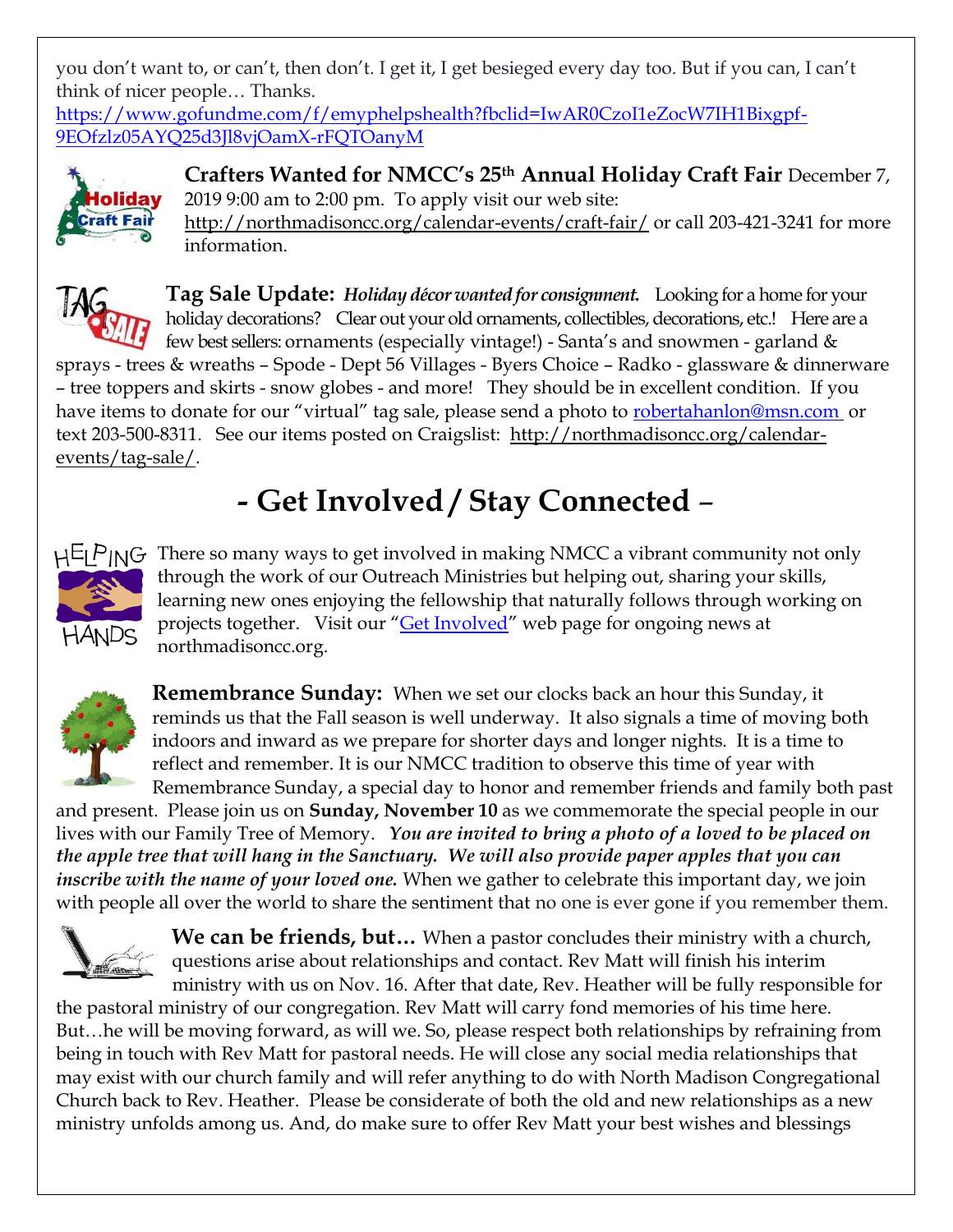*before* Nov. 16. His ministry with us will be celebrated on Sunday, Nov. 10, during worship and fellowship—a wonderful opportunity to say "farewell"!



**Craft Fair Chair Needed:** Christine Hopkins will be stepping down as Chair of our annual Holiday Craft Fair and we're looking for someone to take her place. Before the fair, the chair reviews vendor applications, fields vendor questions, and assigns tables, and helps with setup the night before the fair. The chair is also present the day of the fair to help the vendors get settled, collect outstanding fees, and pass out applications for the next

year. If you're interested in taking this on, we'd like you to work with Christine this year to learn everything that's involved. Please contact Jackie in the church office, [office@northmadisoncc.org](mailto:office@northmadisoncc.org) if you're interested or have questions. Thanks!



**Church Security:** Please make sure when you leave the building that all doors are locked and securely closed behind you. With humidity, sometimes they don't latch, so make sure to test them to make sure they're latched and locked. Thank You!



**Update Your Directory Information:** Please review your information in the church directory and update your photos. Changes can be written in the copy of the directory on the easel in fellowship hall or submitted directly to the church office, [office@northmadisoncc.org.](mailto:office@northmadisoncc.org) It will be a big help to Heather and those new to the church to be able to identify names to faces! Thank You!



**Televised Sunday Worship – Videographers Needed:** We are looking for 2 to 3 individuals – teens and adults of any age are welcome – to record Sunday worship from the balcony. You don't need to be technical – you just need to connect 3 cables to the camera and put a DVD in and hit "record." Having an eye for good "theater" helps with close ups and creative videotaping. More details are available in the May newsletter. If you are interested, please

contact Tim Murphy, [timmurphy6050@att.net.](mailto:timmurphy6050@att.net)

# **- In the News & Noteworthy -**



**NMCC and Members in the News:** We often spot an article in the local paper, *Patch* or in other news outlets, and have been posting them on our bulletin and our Facebook page. We'd like to expand the coverage and add a feature about this type of news in the monthly newsletter. Please send or drop off the news articles you

find to the office at <u>office@northmadisoncc.org</u> and we'll be sure to include them!

There was a nice article in the October 24 edition of the Madison, Guilford, Clinton and Killingworth Patches and on Zip06 with pictures of some of our members, featuring an interview with **Eileen McCann** about our **Harvest Dinner**.